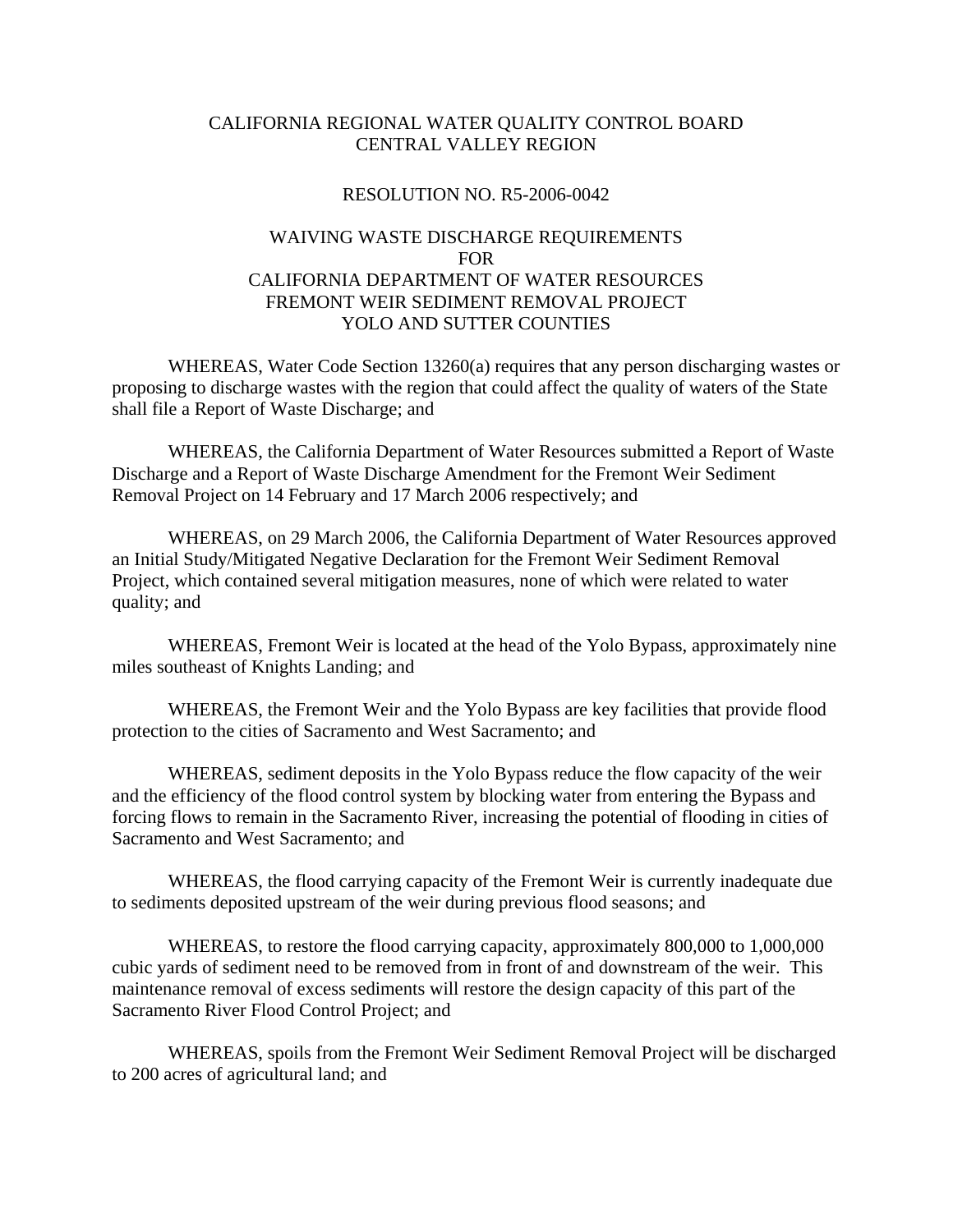WHEREAS, the discharge site is located immediately east of Fremont Weir, at Yolo County Assessors Parcel Numbers (APN) 57-030-06 and 57-030-08; and

 WHEREAS, the discharge site is separated from the Yolo Bypass to the west and the Sacramento River to the northwest by a 20-feet tall earthen levee and adjacent parcels to the north, east and south are also agricultural land; and

WHEREAS, the spoils will be deposited to a depth of five feet to act as a levee buttress over approximately 15 acres and to a depth of approximately three feet over the remaining approximately 185 acres; and

 WHEREAS, the Department of Water Resources has demonstrated that native soils underlying the discharge site and sediments to be removed from Fremont Weir have similar leachable metals contents; and

 WHEREAS, the Department of Water Resources has demonstrated that the sediments to be removed from Fremont Weir are not contaminated with organochlorine, organophosphate, or organonitrogen pesticides; and

 WHEREAS, the Regional Water Quality Control Board, Central Valley Region (hereafter Regional Board) has a statutory obligation to prescribe waste discharge requirements except where a waiver is not against the public interest; and

 WHEREAS, the Regional Board has determined that due to the chemical nature of the spoils, the discharge poses little or no threat to water quality if the spoils are discharged under conditions that prevent erosion and discharge to surface water; and

 WHEREAS, the Regional Board held a hearing on 5 May 2006 and considered all evidence concerning this matter:

 RESOLVED, that the California Regional Water Quality Control Board, Central Valley Region, waives waste discharge requirements for the California Department Water Resources Fremont Weir Sediment Removal Project, subject to the following conditions:

- 1. The discharge of sediments shall not create a condition of pollution or nuisance as defined in Section 13050, California Water Code; and
- 2. Sediment will not be placed within 200 feet of any irrigation ditch; and
- 3. Emplaced sediment will be compacted to approximately 85 percent of relative compaction; and